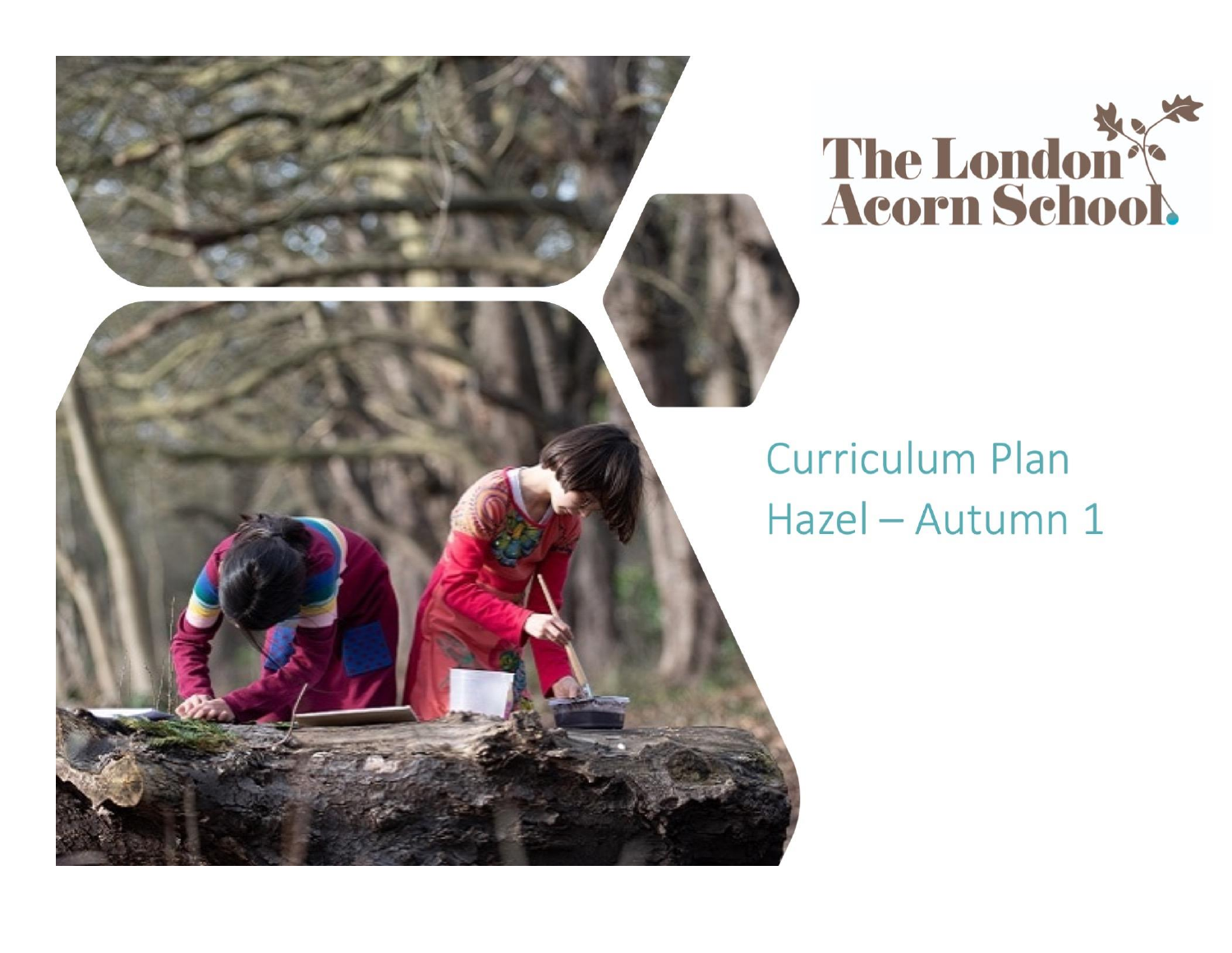

## Programmes of Study

## Class Three (Year Four) Term Autumn First half term Unit Title: RUTHLESS ROMANS Literacy Genres Stories with historical setting: Escape from Pompeii [Focus], *Christina Balit* (3 weeks) Information Texts: (2 weeks) Exploring Form: (2 weeks) Reading Enhancements Escape from Pompeii [Focus], *Christina Balit* Literacy **Writing to entertain:** Stories – Myths & legends; Descriptive Poetry; Narrative Poetry and Characters/Settings Writing to inform: Recount, Letters, Biography, Newspaper articles and explanations Writing to persuade: Advertising – leaflets & brochures Letters and posters Progression in Reading Comprehension Vocabulary /Inference/ predict/ explain/ retrieve/ summarise Grammar To extend knowledge and understanding of adverbs through: -Identifying common adverbs with *ly* suffix and discussing their impact on the meaning of sentences -Noticing where they occur in sentences and how they are used to qualify the meaning of verbs -Collecting and classifying examples of adverbs, e.g., for speed: *swiftly, rapidly, sluggishly; light: brilliantly, dimly* -Investigating the effects of substituting adverbs in clauses or sentences, e.g. *They left the house ….ly* Using adverbs with greater discrimination in own writing. Maths Finding pairs with a total of 100; adding to the next multiple of 100 and subtracting to the previous multiple of 100; subtract by counting up to find a difference; adding several numbers Read, write 4-digit numbers and know what each digit represents; compare 4-digit numbers using < and > and place on a number line; add 2-digit numbers mentally; subtract 2-digit and 3-digit numbers Learn × and ÷ facts for the 6 and 9 times-table and identify patterns; multiply multiples of 10 by singledigit numbers; multiply 2-digit numbers by single-digit numbers (the grid method); find fractions of amounts Tell and write the time to the minute on analogue and digital clocks; calculate time intervals; measure in metres, centimetres and millimetres; convert lengths between units; record using decimal notation Add two 3-digit numbers using column addition; subtract a 3-digit number from a 3-digit number using an expanded column method (decomposing only in one column) Art MIXED MEDIA – MOSAICS -Know the significance of mosaics in Roman art. -Know that mosaics are a form of decoration by arranging together small pieces -Investigate pattern and design in mosaics -Generate a mosaic style pattern of coloured squares to refine a design **Humanities** (History) ROMANS KNOW HOW ROME WAS FOUNDED AND HOW IT EXPANDED INTO AN EMPIRE. -Know the legend of Romulus and Remus - Investigate how Rome played on its strengths to expand into an empire and learn the facts about the length and location of Roman rule around Europe, Asia and Africa -Discover how Rome was ruled by emperor, consuls and senators and learn about the different groups of people in Rome and their rights (slaves, plebeians, patricians, women) -Describe aspects of daily life: technology; hygiene; children; food; houses -Learn what the ancient Romans did for entertainment and who the gladiators were?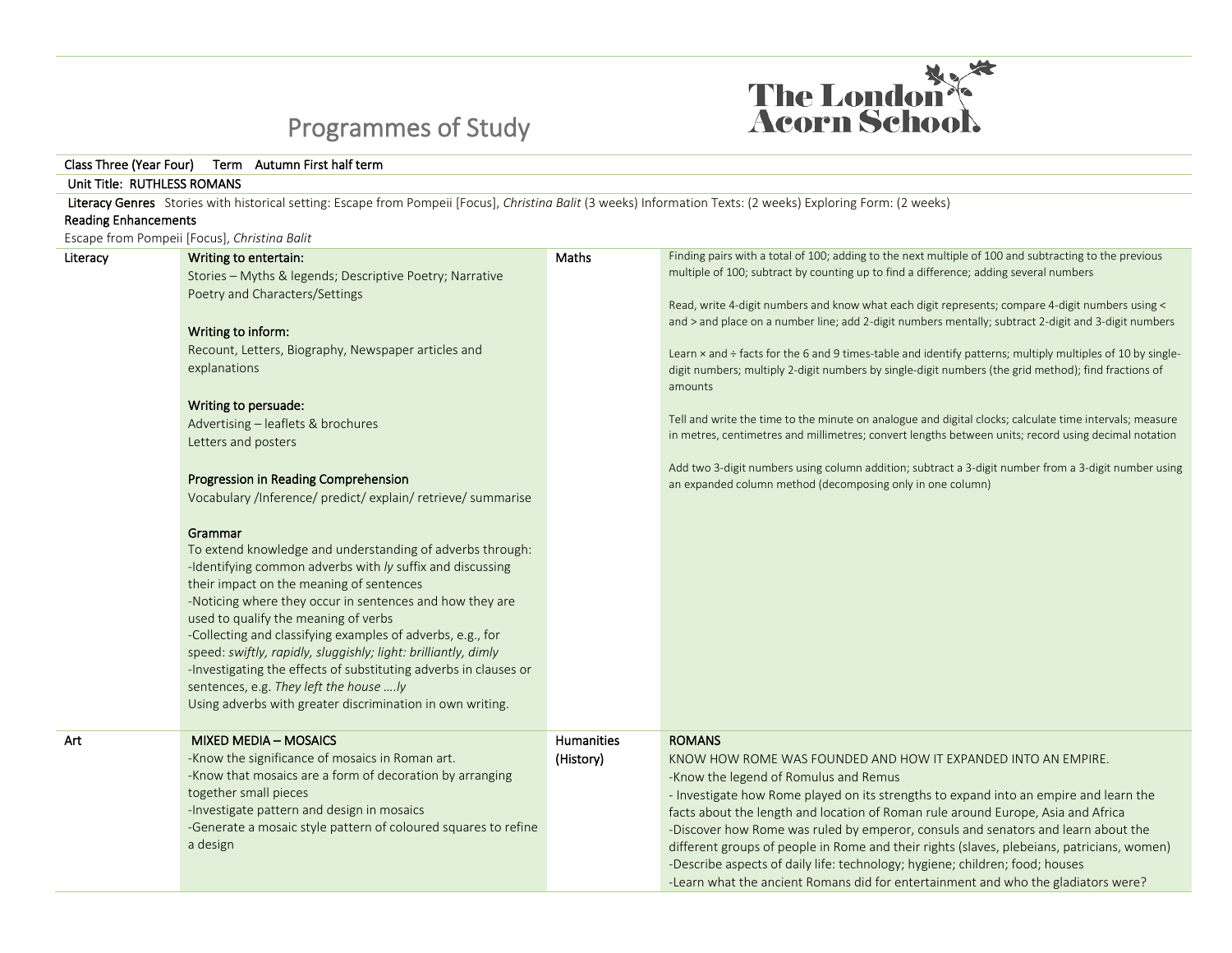|                                        | -To use the technique of fixing individual small squares to<br>create a mosaic                                                                                                                                                                                                                                                                                                                                                            |                      | -Identify the differences between leisure today and in ancient Rome<br>-Know what the life of a gladiator was like: what they did and why; what weapons they<br>used; where gladiator fights took place<br>-Investigate the beliefs of the ancient Romans and know who were their gods and<br>goddesses were. Describing some of the most popular Roman gods<br>-Describe and understand the key aspect of Mt Vesuvius and learn about when it destroyed<br>the city of Pompeii                                                                                                                                                                                             |
|----------------------------------------|-------------------------------------------------------------------------------------------------------------------------------------------------------------------------------------------------------------------------------------------------------------------------------------------------------------------------------------------------------------------------------------------------------------------------------------------|----------------------|-----------------------------------------------------------------------------------------------------------------------------------------------------------------------------------------------------------------------------------------------------------------------------------------------------------------------------------------------------------------------------------------------------------------------------------------------------------------------------------------------------------------------------------------------------------------------------------------------------------------------------------------------------------------------------|
| Relationships and<br>Health            | <b>RELATIONSHIPS- ANTI BULLYING</b><br>-Know the difference between being unkind, teasing and<br>bullying<br>-Know what the school rules are in regard to bullying<br>-Know what people can do if they are being bullied<br>-Know what peer pressure is and that it could make us<br>behave in a way that is unacceptable, unhealthy or risky<br>-Know where pressure might come from<br>-Know who to trust and where are how to get help | <b>Forest School</b> | Story : The Little Grey Men - what do we need for survival? Whittle toasting stick, toast<br>apple slices on fire. ID forage for sedge and birch twigs, use for weaving. More dead-<br>hedges, shelters for non-humans.                                                                                                                                                                                                                                                                                                                                                                                                                                                     |
| Design and<br>technology /<br>Woodwork | Woodwork projects connected to Main lesson themes in<br>addition to projects derived from pupil interests                                                                                                                                                                                                                                                                                                                                 | Science              | PHYSICS - FORCES AND MAGNETS<br>-Know what gravity is and investigate the force of gravity.<br>-Know the effects of air resistance.<br>-Know that some mechanisms including leaver including pulleys and gears allow a smaller<br>force to have a greater effect (ballista, onager, scorpio weapons).                                                                                                                                                                                                                                                                                                                                                                       |
| <b>Religious Studies</b>               | <b>ISLAM</b><br>-Learn about the Five Pillars of Faith<br>-Explore the significance of Hajj to Muslim believers<br>-Discuss the rise and spread of Islam; the meaning of Ummah<br>(the worldwide community) in Islam.<br>-Know how and why Muslims respond to the needs of others<br>around the world.                                                                                                                                    | PE.                  | <b>SWIMMING</b><br>-To develop confidence in the water.<br>-To enter and leave the pool safely.<br>-Be able to answer questions about pool safety.<br>-Swims competently, confidently and proficiently over a distance of at least 20m.<br>-Uses the stroke of front crawl effectively.<br>-Begin to refine the technique of breaststroke and back stroke.<br>Outcome: To swim a width unaided in recognisable stroke.<br><b>FITNESS</b><br>-Increase and improve in higher intensity, physical activity for sustained periods of time.<br>-Apply skills to solve problems, individually and as part of a team.<br>-Increase and improve on longevity of physical activity. |